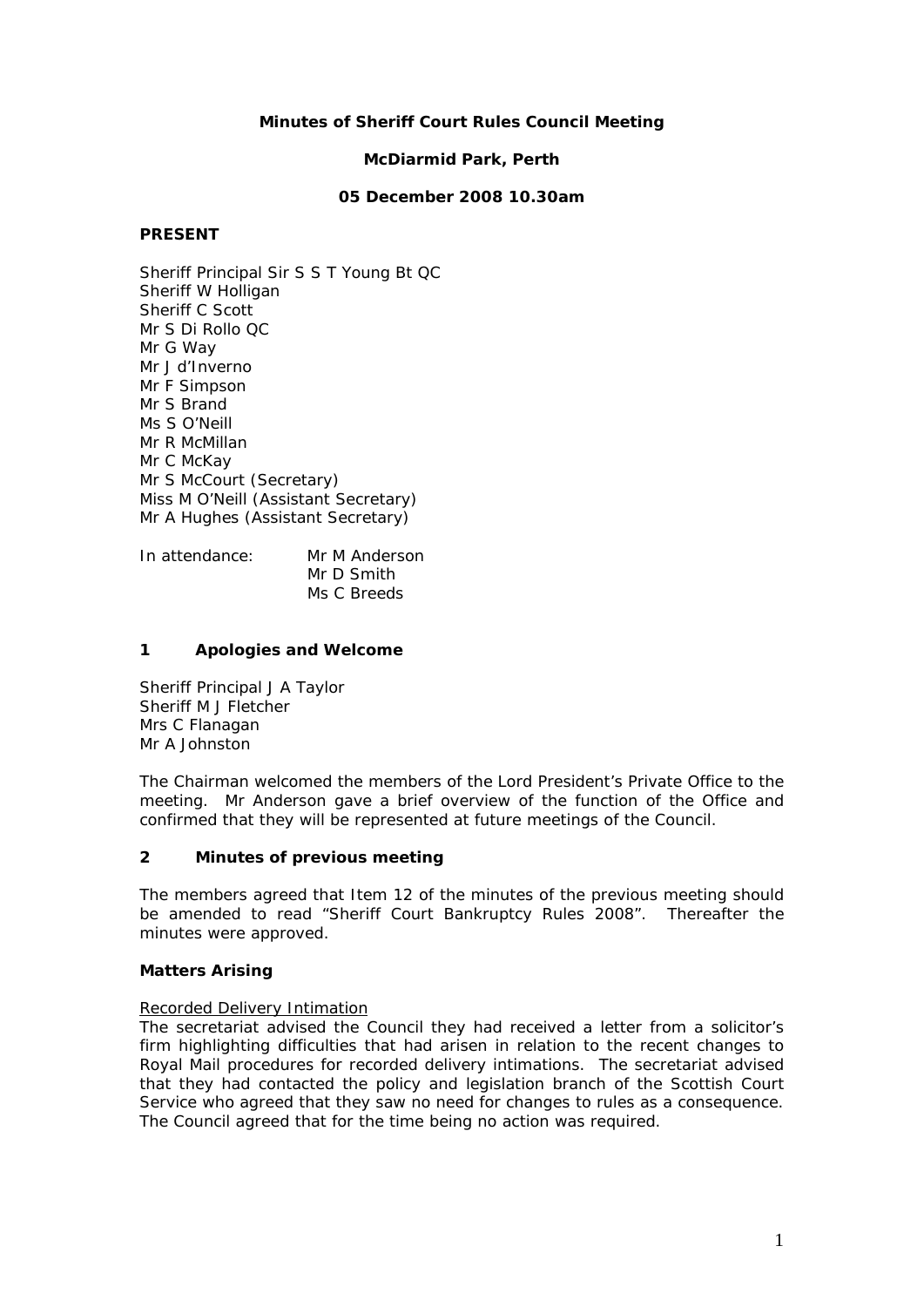## Unfair Relationships

Ms O'Neill advised that she has still to produce a style form but would contact advice agencies to see whether difficulties still exist in practice and if a form is still required and confirm the position at the next meeting.

### ADR Rules

The Chairman confirmed he wrote to the Lord President on 11 November 2008. Mr Anderson confirmed that the letter had been received and is due to be considered at the meeting of the Court of Session Rules Council on 08 December 2008.

### Employment of Counsel

The Chairman advised that he had circulated a memorandum along with a draft Practice Note to his fellow Sheriffs Principal for consideration at their next meeting.

## Lay Person Appointment

The secretariat advised that dates had been canvassed for holding interviews for the vacancy and it was anticipated these would take place by the end of January.

# **3 Child Maintenance Rules 1997**

The Council considered the query received from the Lord President's Private Office in relation to the disparity of fees for the payment of safeguarders and curators *ad litem*. The Council agreed that the issue of fees in relation to family matters as a whole required further consideration. It was agreed that a policy paper should be prepared by the Scottish Government to be considered by the Council at the next meeting. If members had any views or background to offer on the issue then they should write to Mr McKay, copying the correspondence to the secretariat.

# **4 Tribunals, Courts & Enforcement Act 2007**

The Council considered the policy paper produced along with the relevant provisions of the Tribunals, Courts and Enforcement Act 2007. Following discussion, it was agreed to continue this item to the next meeting to allow the secretariat to investigate the procedure to be adopted by the County Courts and Employment Tribunals in England. This is with a view to harmonising the procedures under each system as much as possible in relation to the time limits for making an application and for when a compromise sum is not recoverable. It was agreed that Mr D'Inverno would provide the secretariat with contact details for the Employment Tribunal. The Council agreed in principle that an application will be deemed to be pending from when it is lodged with the Sheriff Clerk until the extract is issued on the final decision of the application.

# **5 Sheriff Court Bankruptcy Rules 2008**

The Council considered the policy paper provided by the Accountant in Bankruptcy in relation to the proposal to amend the Sheriff Court Bankruptcy Rules 2008 to provide for the removal of a debtor's contact details from the Register. The Council agreed that the policy paper should be circulated to the Bankruptcy and Diligence Implementation Board for their views.

Ms O'Neill undertook to provide the secretariat with a note of those protection agencies which she considered should be included in the consultation and this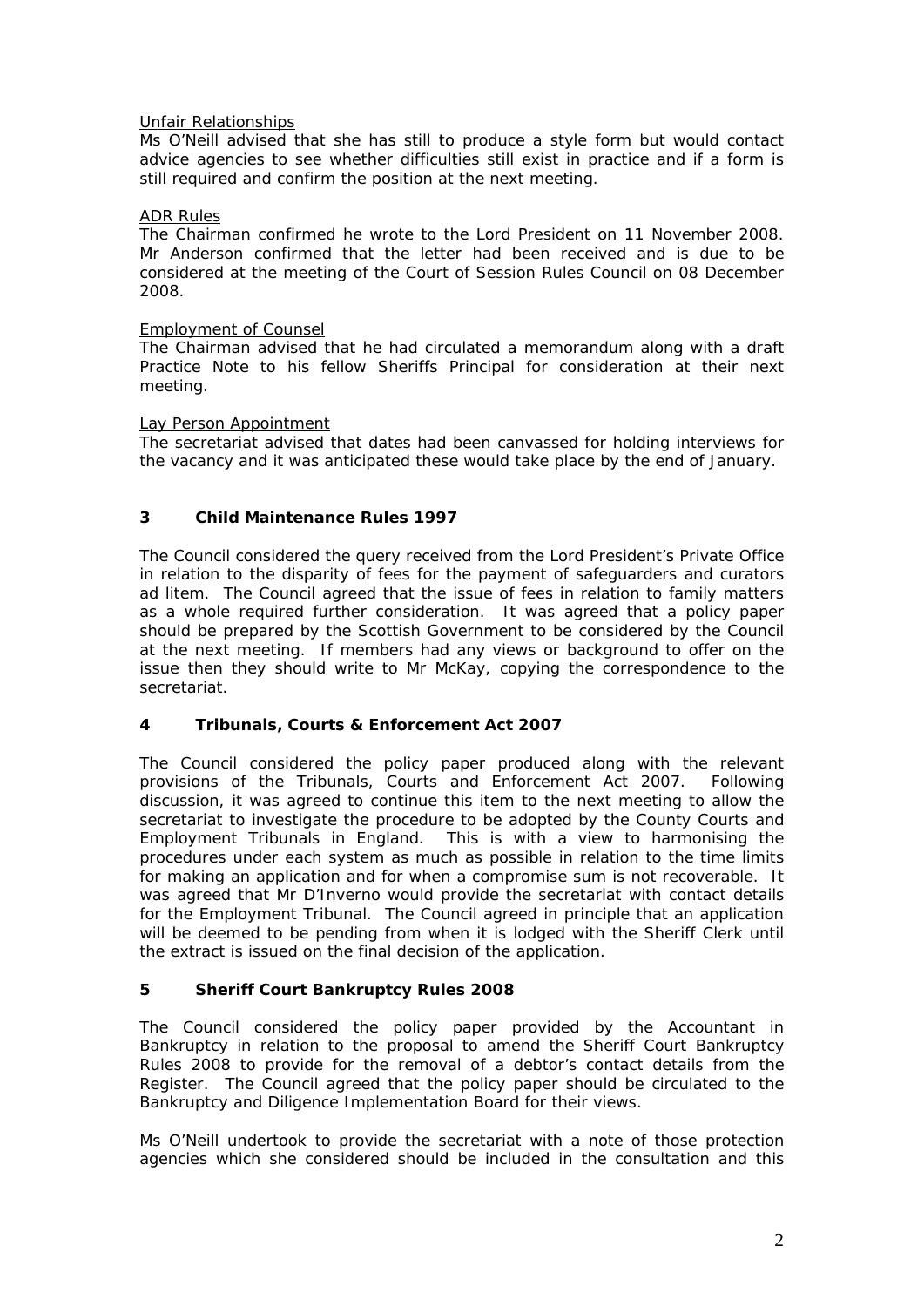would be forwarded on to the Accountant in Bankruptcy. The Council agreed to continue the matter until the next meeting.

# **6 Public Health (S) Act 2007**

The Council considered the policy paper provided alongside the relevant provisions of the Public Health (Scotland) Act 2007. In general terms, the Council agreed that given the urgent nature of the applications, the application process should primarily be by way of standard forms. It was however agreed that detailed forms would be required to ensure the provisions within the Act were met. The Council considered that discretion should be left to the sheriff in relation to intimation of applications and orders. The secretariat undertook to instruct the drafter in those terms.

## **7 Bankruptcy and Diligence (S) Act 2007**

### **(1) Time to Pay provisions etc**

The Council agreed that a small group be set up consisting of Sheriff Holligan, Mr Way, Ms O'Neill, Ms Montgomery and Mr McCourt to discuss the draft instrument. It was agreed that the group would meet as soon as practicable with a view to the provisions being included in the next miscellaneous instrument which is anticipated to be available for the Council meeting next May.

The Council considered the issue raised in relation to Form 43 of the Debtors (Scotland) Act 1987 and agreed to amend the form to include the employee's place of employment. The secretariat undertook to instruct the drafter accordingly.

Mr Way withdrew the issue raised in relation to interim diligence stating that this had now been resolved.

### **(2) Draft diligence instrument**

Sheriff Holligan provided the Council with a background to the content of the draft instrument on arrestment in execution. He advised that an issue had arisen in relation to jurisdiction, which was currently being considered by the Accountant in Bankruptcy.

Ms O'Neill raised concern in relation to the reference on the forms to the sheriff clerk providing advice. Following discussion, it was agreed that this would be raised for consideration at the next meeting of the Lord President's Advisory Group.

The Council agreed that, once the necessary revisals have been made, Sheriff Holligan should clear the draft instrument.

## **8 EOP & ESCP Regulations**

The Council considered the draft instruments along with the drafter's note. In relation to both instruments, the Council agreed that the drafts should be amended in such a way as to provide that the sheriff has discretion to make such order as thought appropriate to be consistent with the ordinary cause, summary cause and small claims procedures. It was also agreed that applications for review and refusal of enforcement should be by prescribed form. Subject to the instruction of these further amendments, the Council agreed that revised drafts